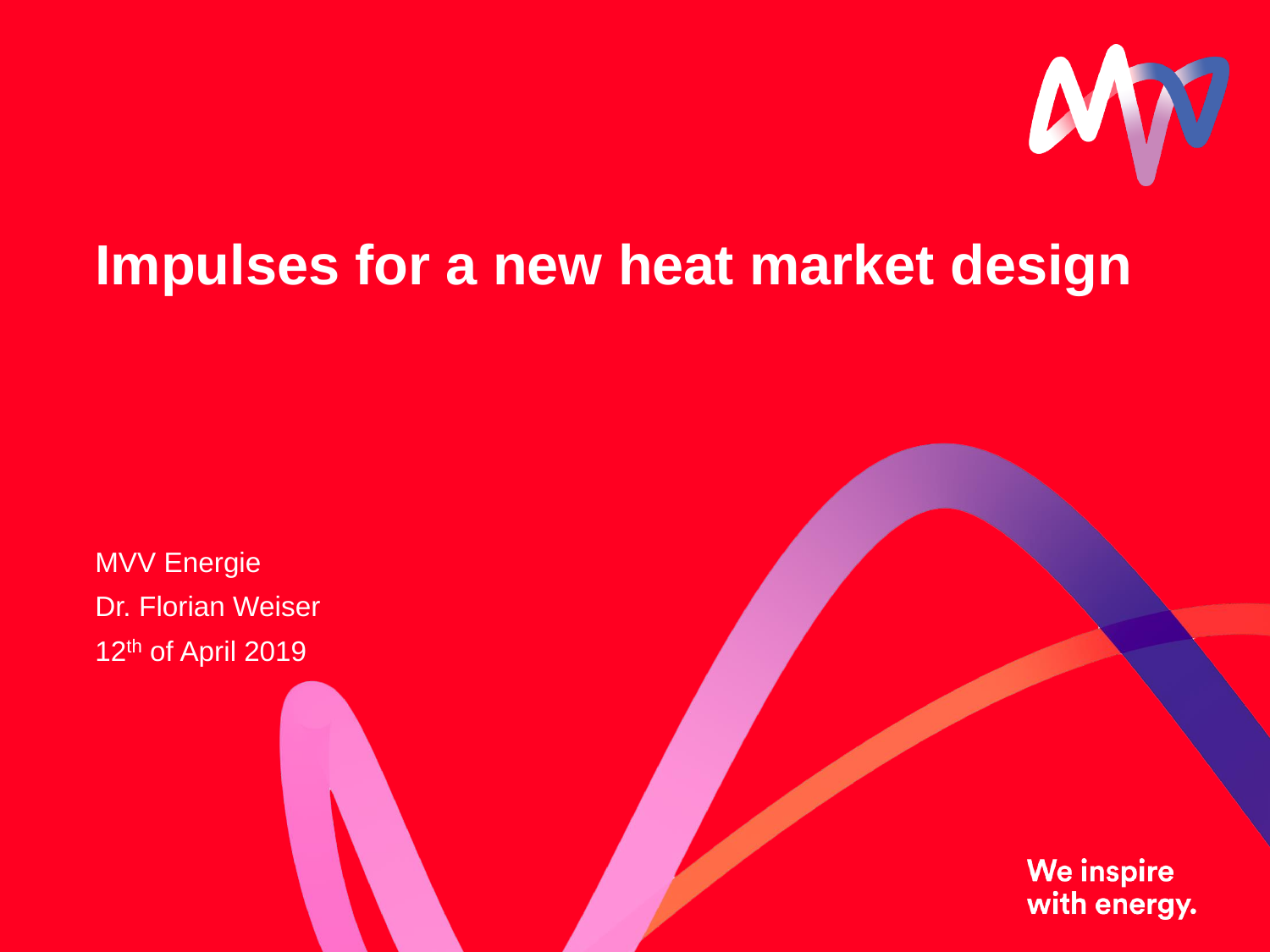# **MVV** Location map

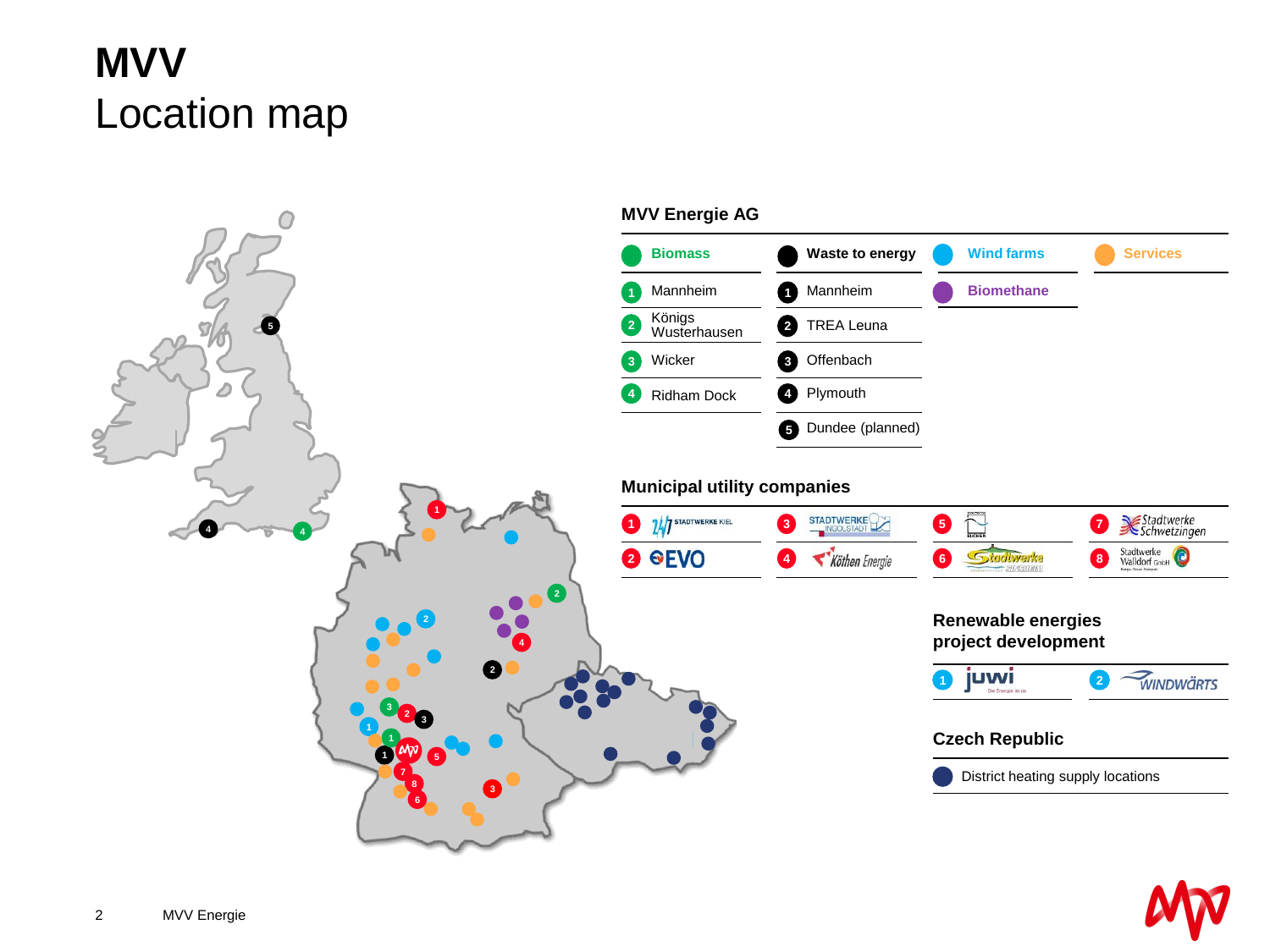# **MVV Energie AG** Shareholder structure and key figures

### **Shareholder structure**

In percent



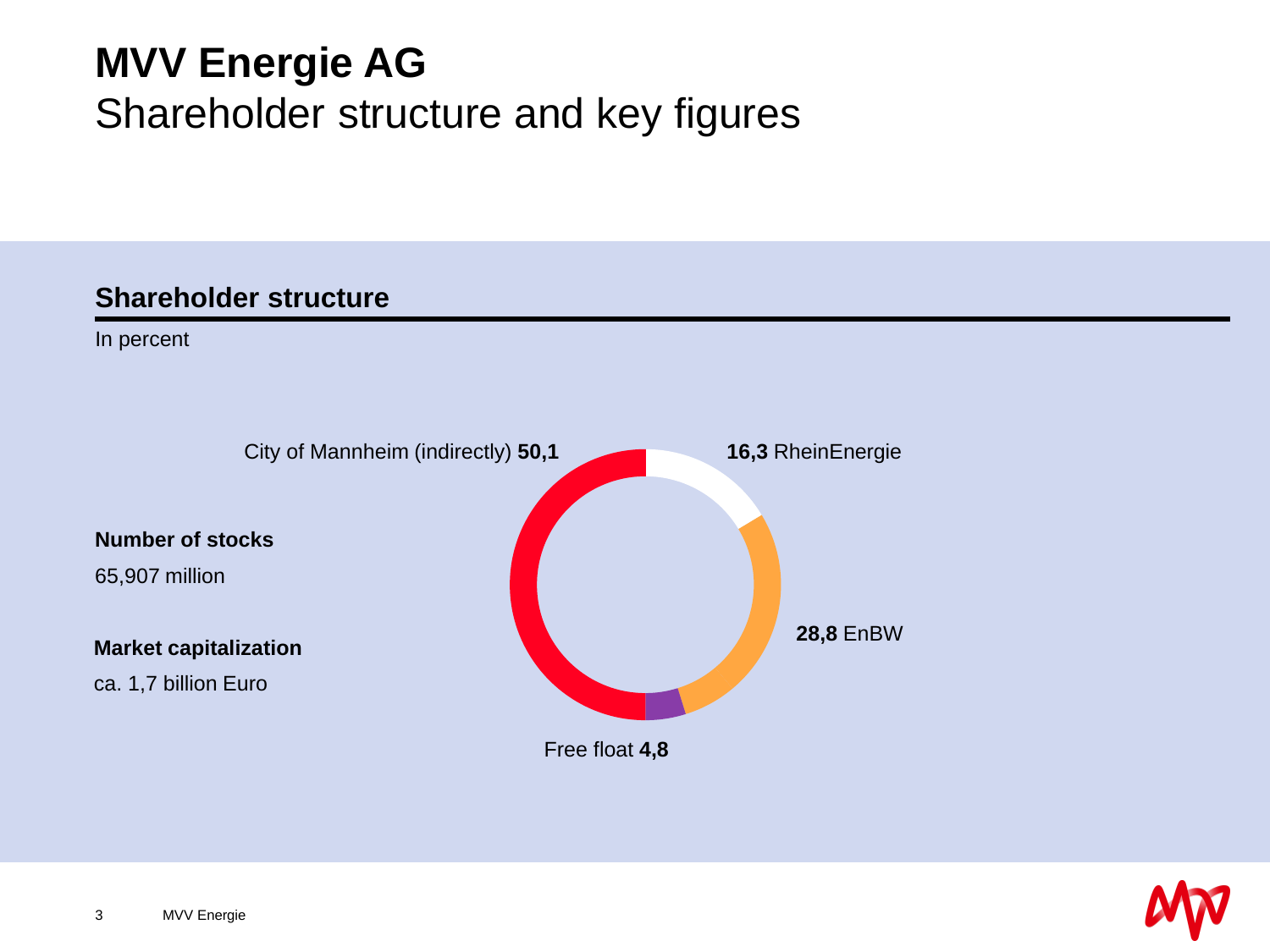# **MVV at a glance** 2018 Financial year

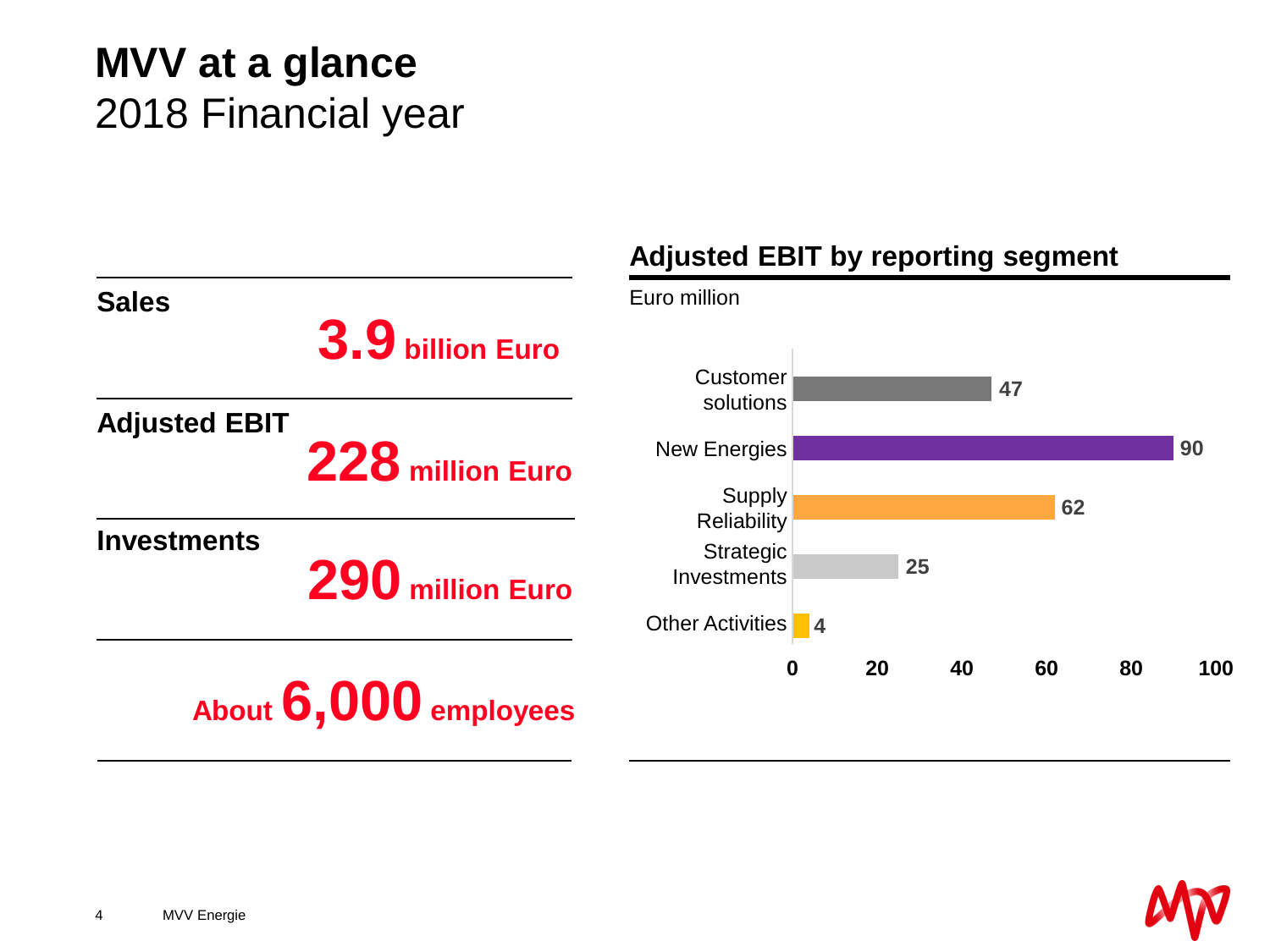## **Investments** 2018 Financial year

#### **Investments**

Euro million



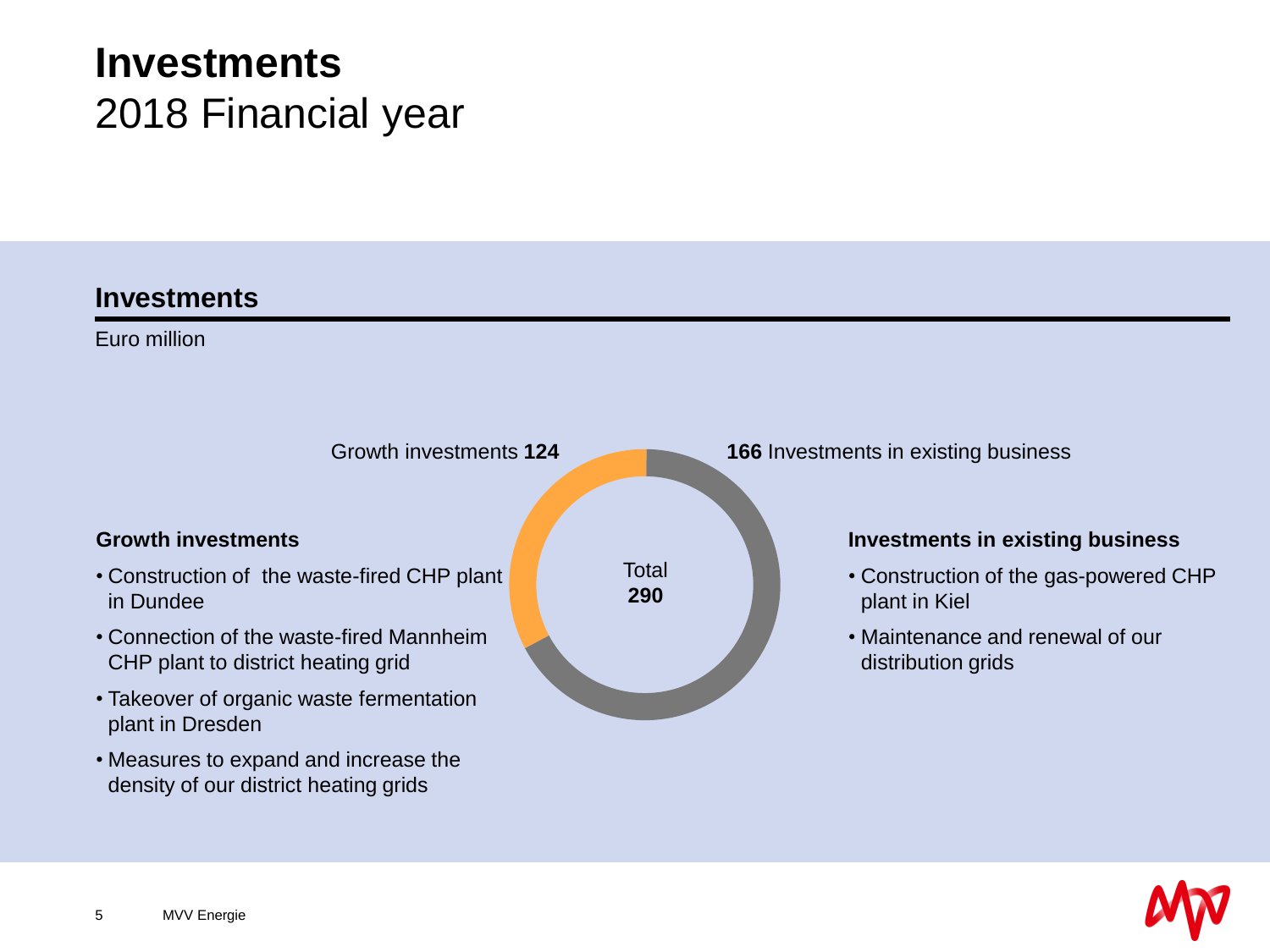### **MVV study from December 2018**



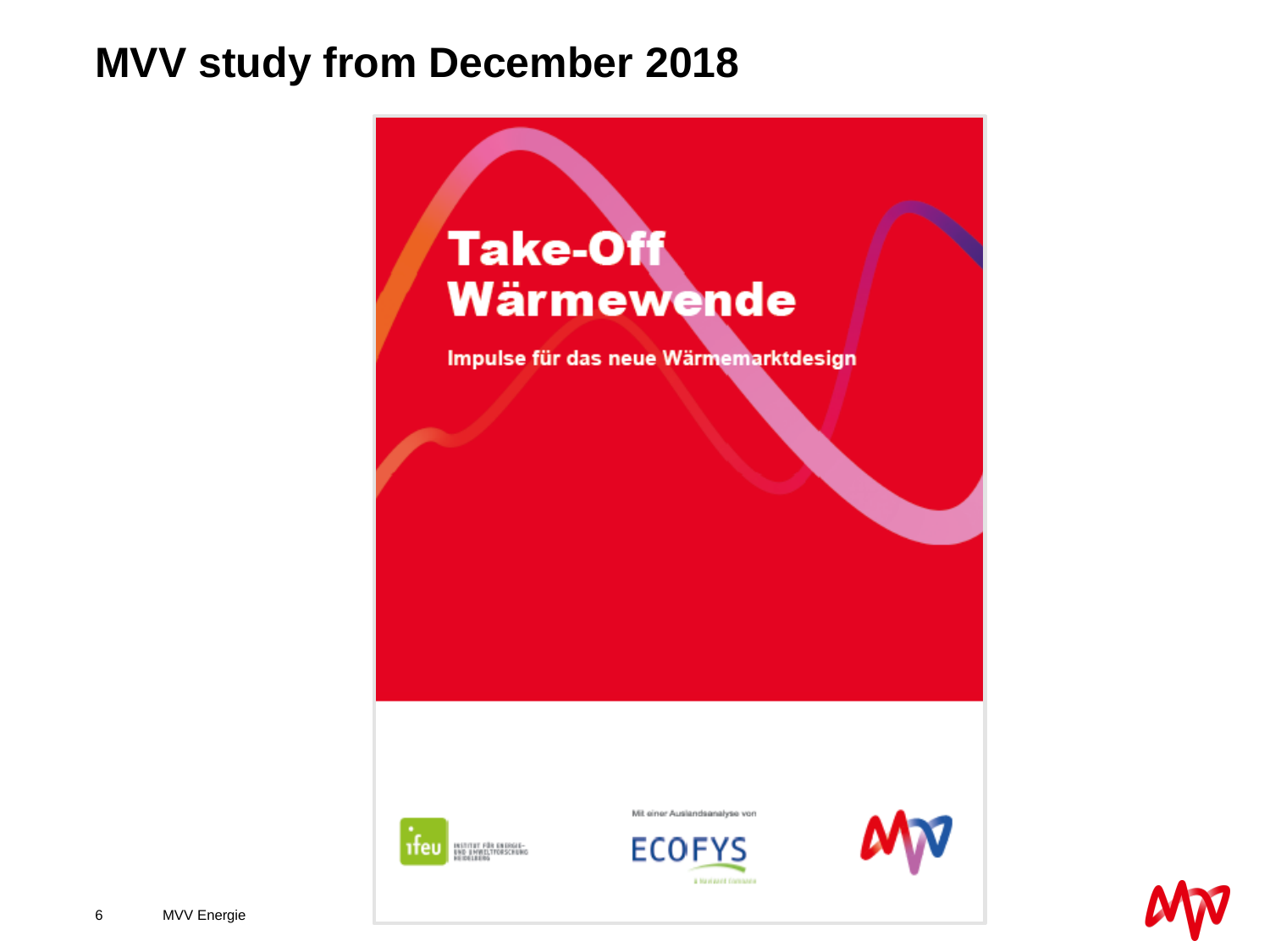**What are implications of the climate targets (-80% less CO<sup>2</sup> until 2050 compared to 1990) for the building heating sector?**



**Path for a -80%-scenario**

- Heating demand has to be reduced
- Heating generation has to be decarbonized.

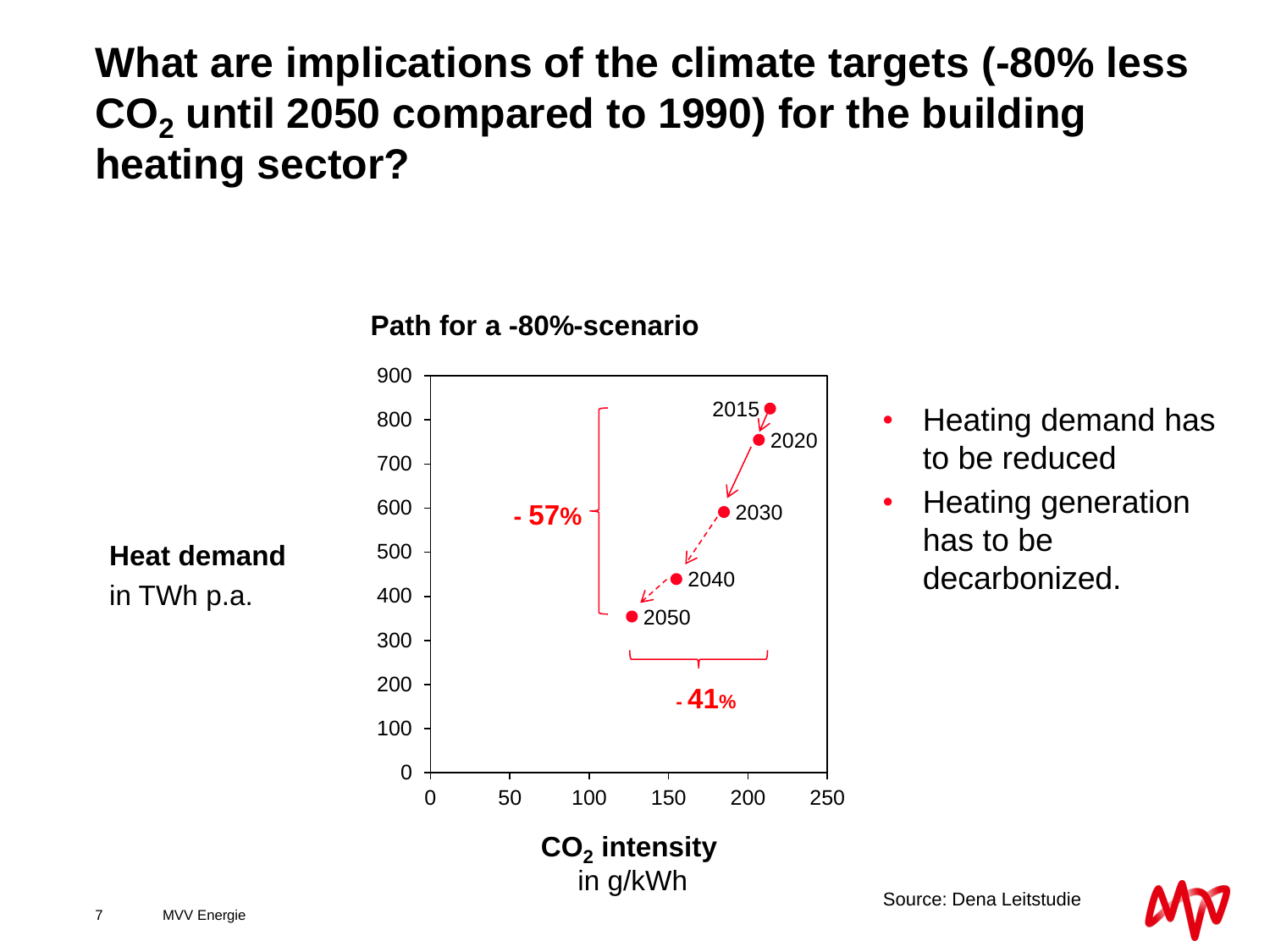# **Which technologies will supply heat in the future?**

**Final energy consumption for the building heating sector (-80%-scenario)**



- Final energy consumption decreases due to energy efficiency
- Fossil heating systems lose importance
- Expansion of electric heating systems
- District heating continues to play a significant role

Source: Dena Leitstudie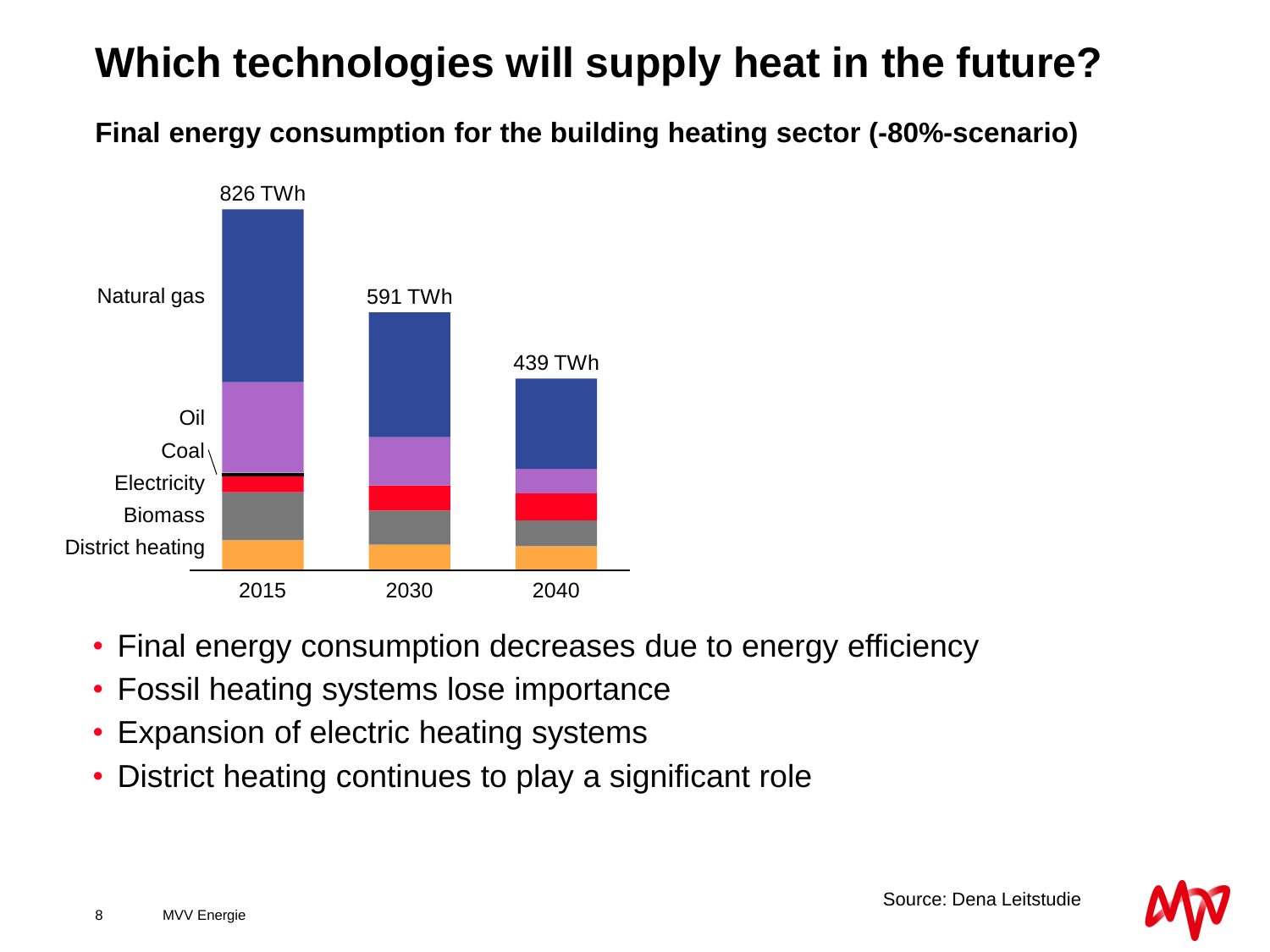# **Green technologies will stay significantly more expensive than conventional heating technologies**

Exemplary levelized cost of heating in a single-family-home (existing building)



Sources: IER / MVV (2016), Kopp et. al. (2016); CHP: combined heat and power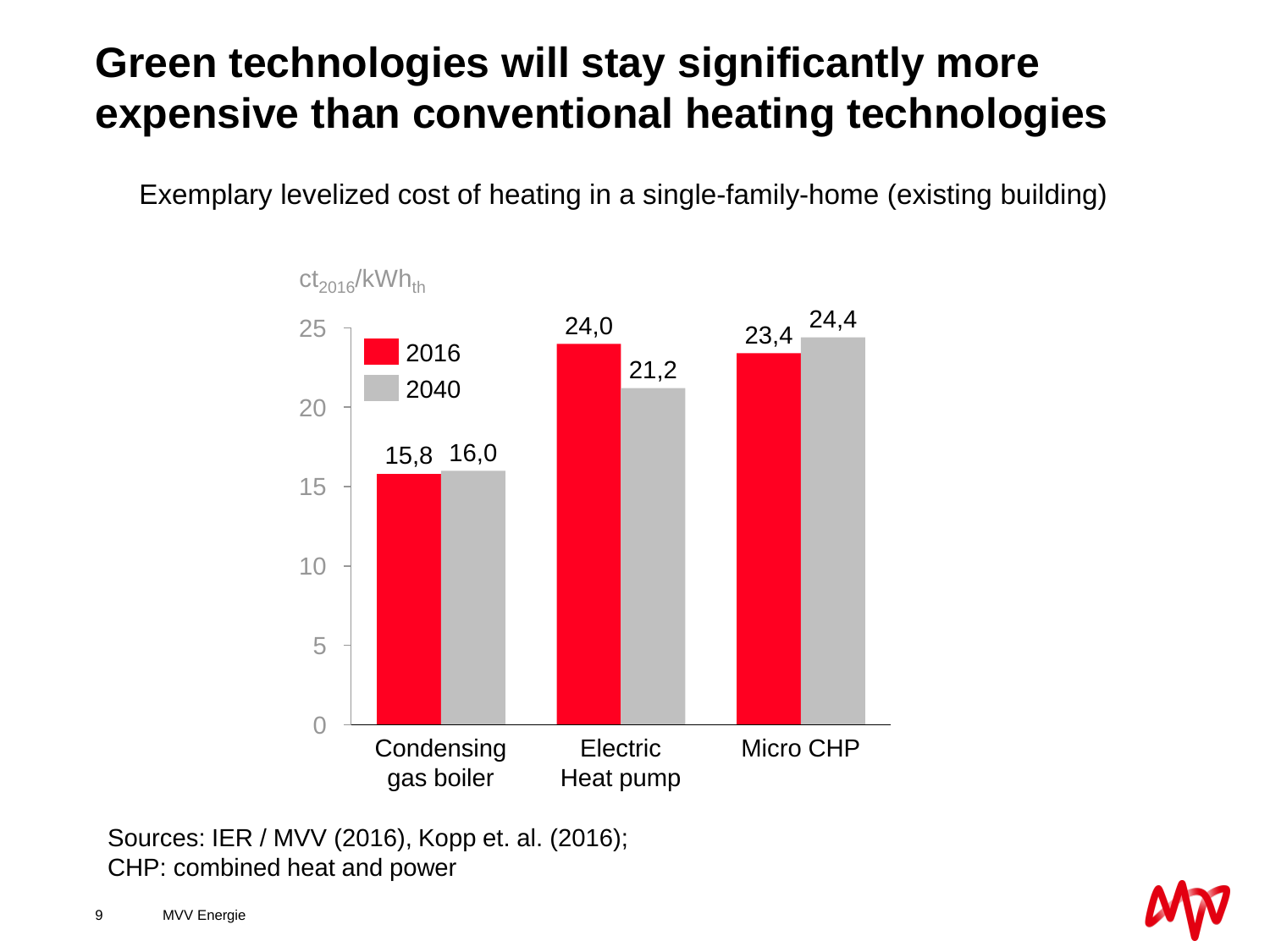### **New efforts are necessary to reach the CO<sup>2</sup> goals**

**Current policies in Germany are not sufficient in order to reach the CO<sup>2</sup> goals for the building sector**

#### **Closing the CO<sup>2</sup> gap would cost additionally 9 billion EUR in the year 2030**

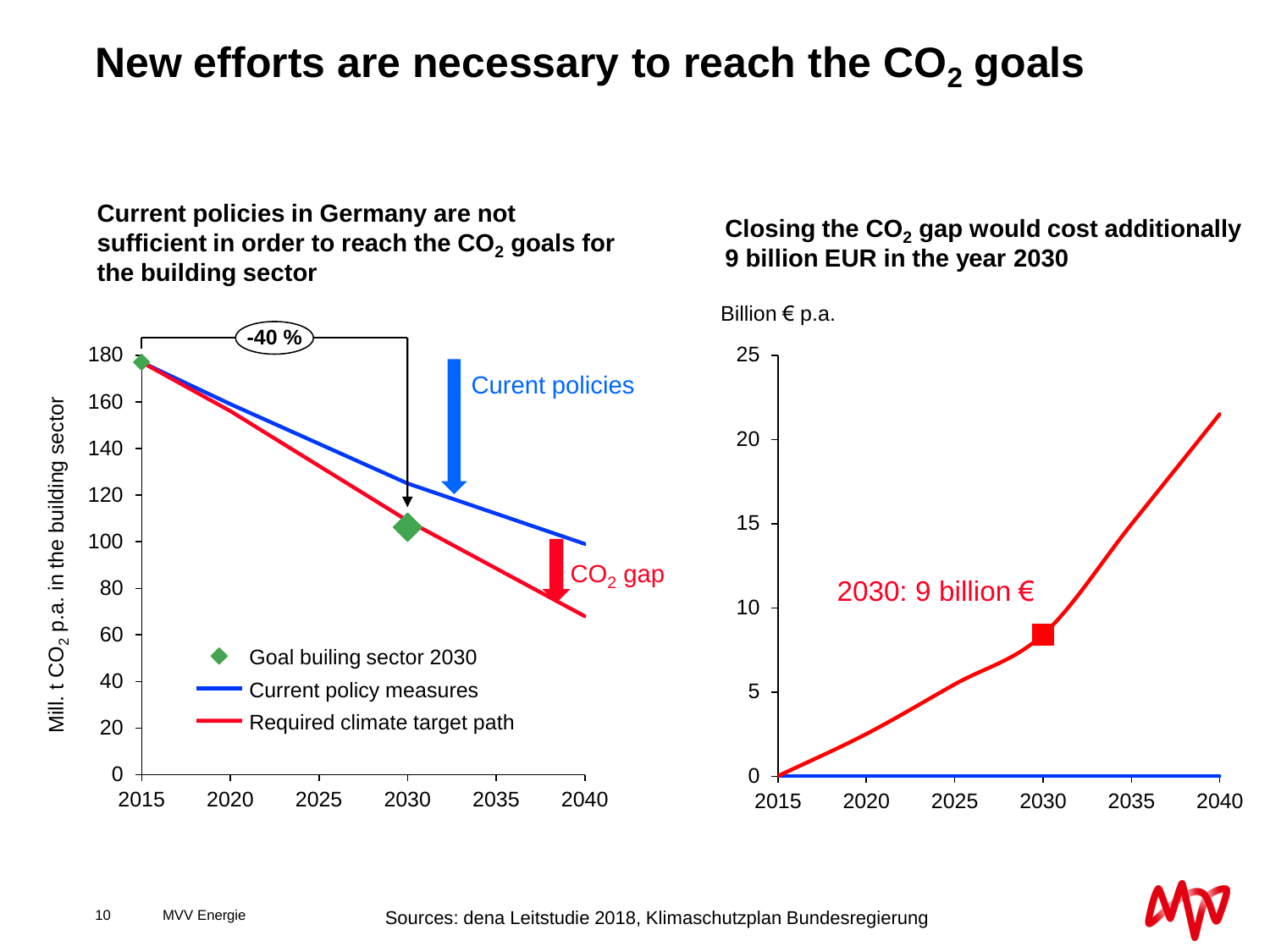### **If the costs for decarbonizing the building heating sector would be passed on to the consumers, the following burdens would result:**



Costs for renewables in the electricity sector decrease, costs for decarbonizing the heating sector increase – total burden stays similar

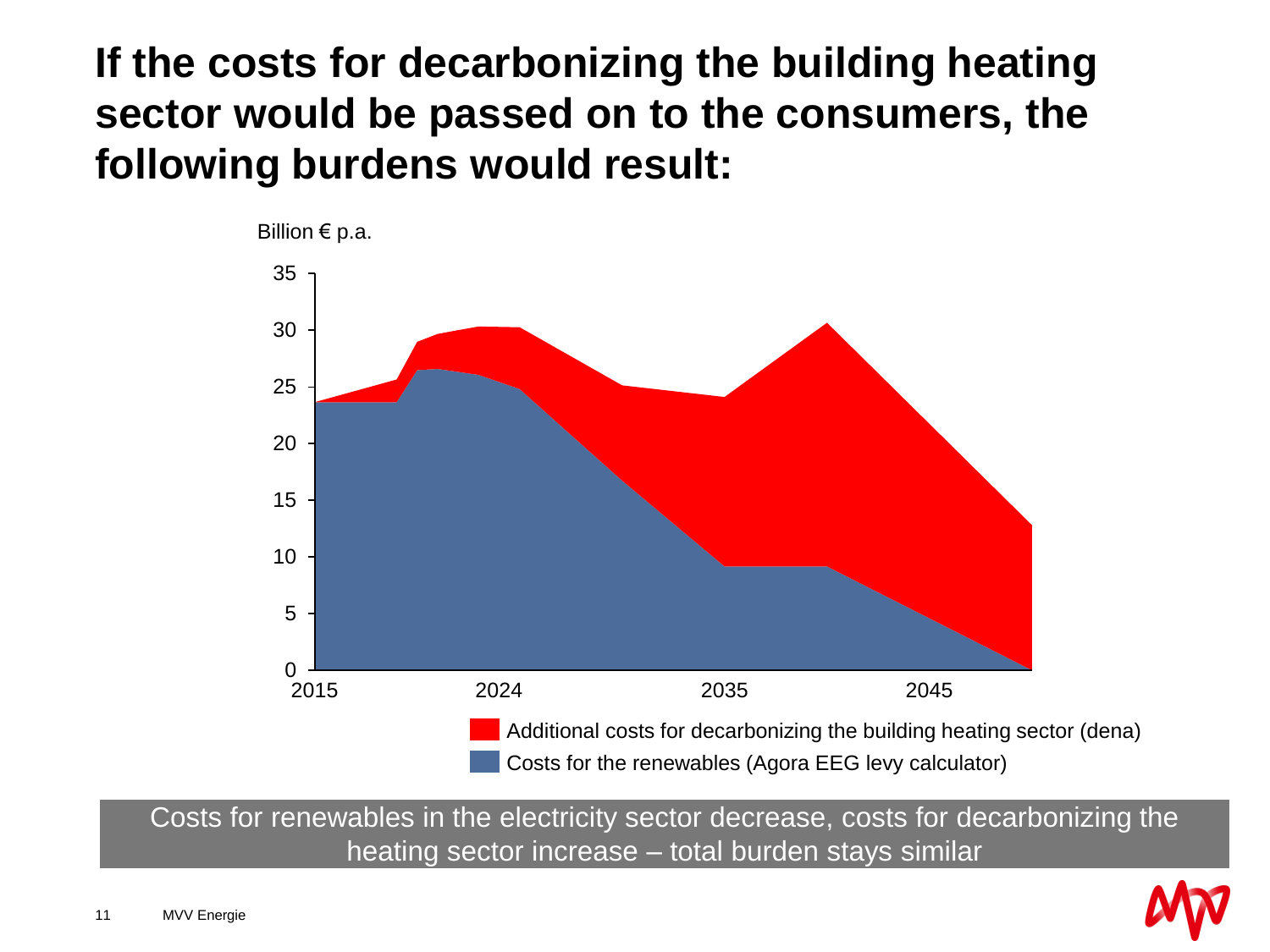### **Political context of decarbonizing the building heating sector in Germany**



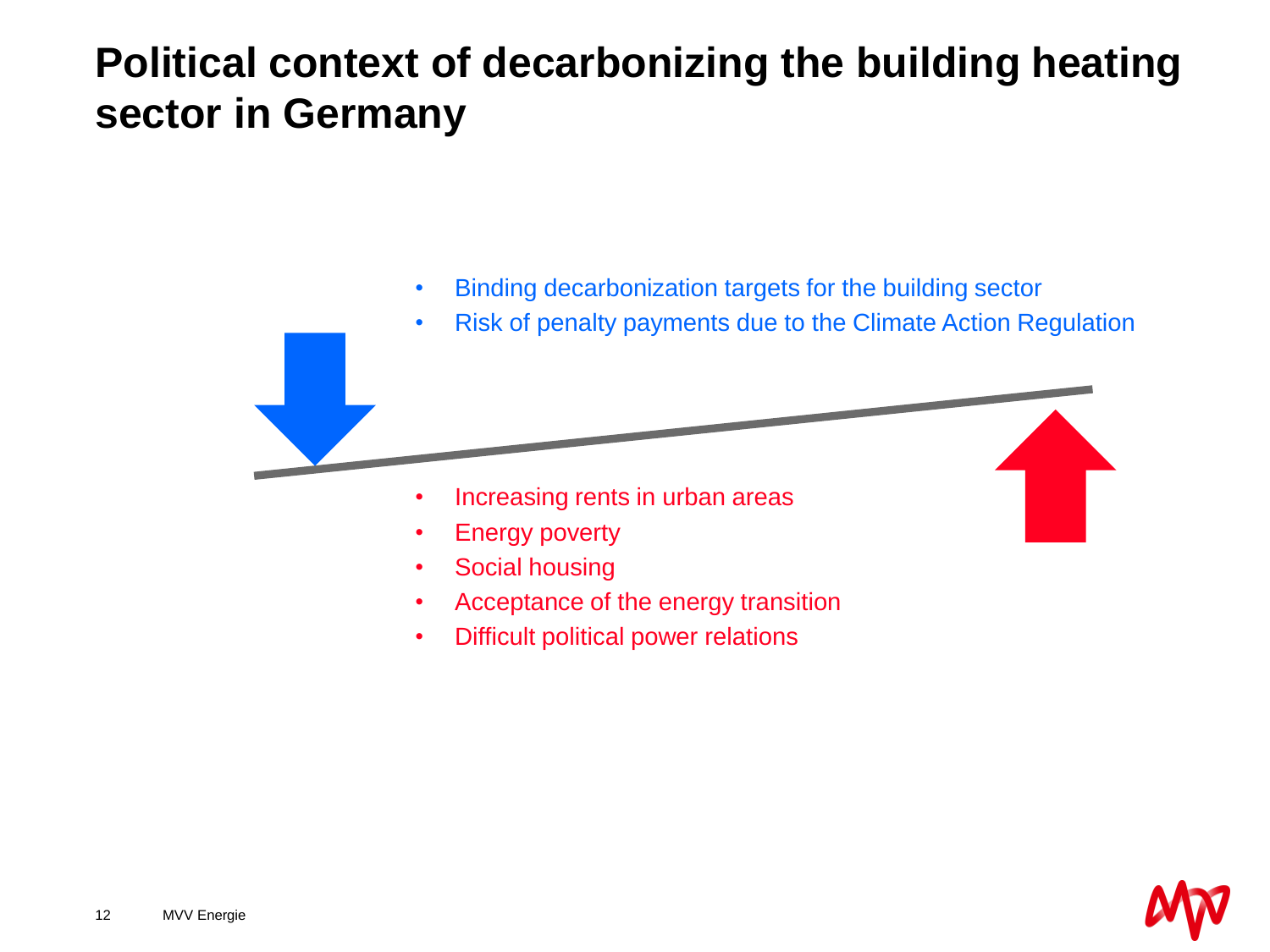# **A CO<sup>2</sup> tax of 50 €/t CO<sup>2</sup> is not sufficient to make green heating technologies profitable…**



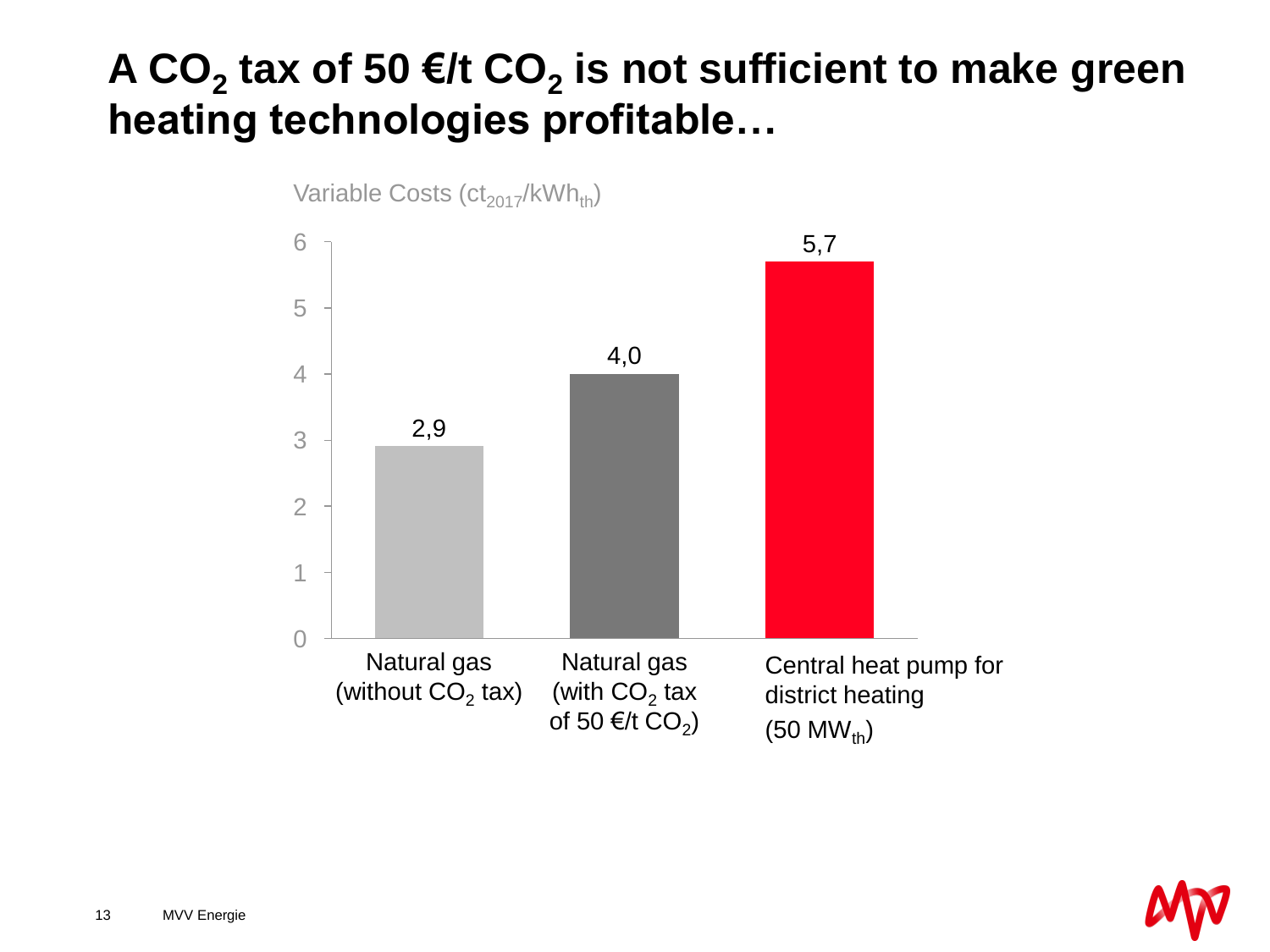### **A CO<sup>2</sup> tax of 50 €/t CO<sup>2</sup> is not sufficient to trigger renovations**



- Even with an ongoing renovation, wall insulation is not profitable without CO<sub>2</sub> taxes.
- A CO<sub>2</sub> tax of 50  $\epsilon$ /t CO<sub>2</sub> almost closes the profitability gap for the wall insulation in the case of an ongoing renovation.
- However, the full costs of a renovation are much larger than variable costs of fossil fuels.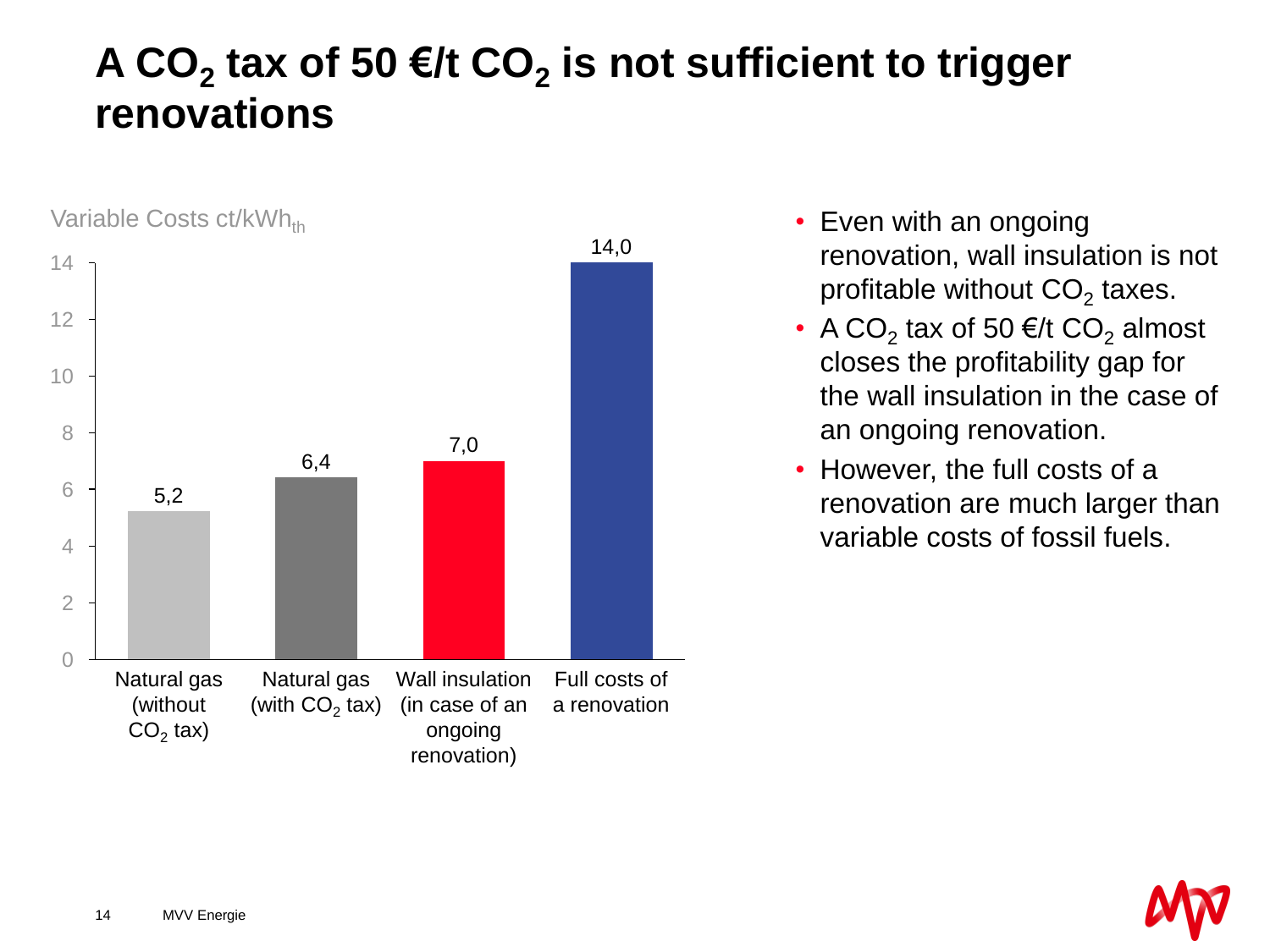# **Six fields of action for decarbonizing the building heating sector**

- 1) Price instrument:  $CO<sub>2</sub>$  tax on fuels
- 2) Regulatory law:  $CO<sub>2</sub>$  limits for the buildings stock (with financial compensation option in the case of nonfulfillment of the limits)
- 3) Financial funding for decentralized heating
- 4) Financial funding for district heating in urban areas
- 5) Financial funding for energy efficiency in buildings





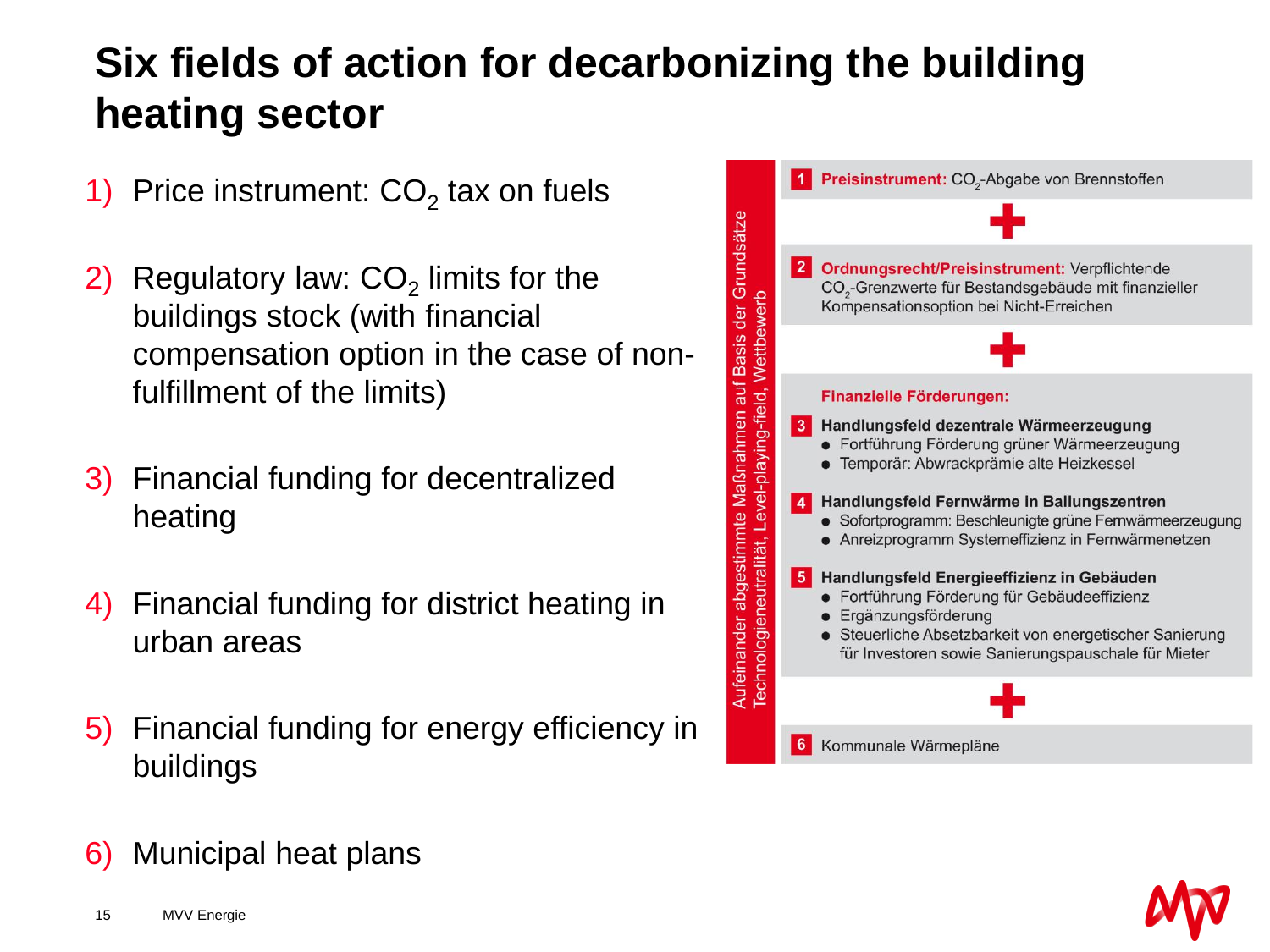### **What can Germany learn from other countries?**

### **Switzerland: CO<sup>2</sup> tax on fossil fuels**

- Currently 96 CHF/t  $CO<sub>2</sub>$  $(210 \text{ CHF/t CO}_2 \text{ in } 2030)$
- 2/3 of tax revenues are reimbursed through health insurance, 1/3 is used for decreasing emissions in buildings

#### **France: Obligation for renovation**

**Buildings with primary energy** consumption > 330 kWh/(m2a) have to be renovated (affects 8-10 million buildings)

• Combination with tax credits

#### **Denmark: Heat Supply Act**

- Introduced in 1979 with the goal to decrease the dependence on oil
- Expansion of district heating

#### **France: White certificates**

- Suppliers of energy are obliged to meet energy saving targets
- "White certificates" certifying energy savings can be traded (but no liquid market)

#### **UK: Green Deal**

- Opportunity to pay for energy efficiency measures through the savings on the energy bills
- Program canceled, because only 14.000 households used it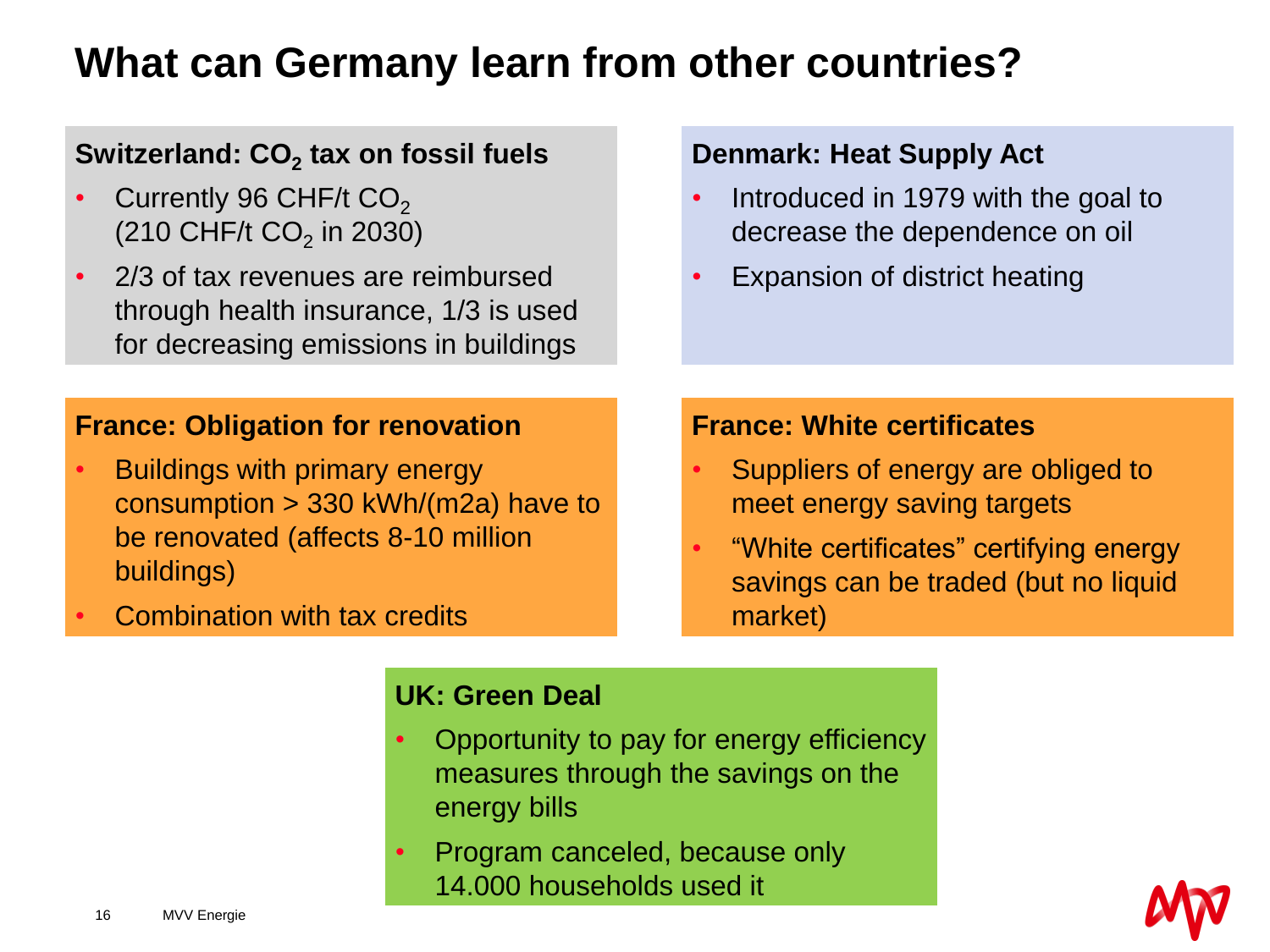# **Summary**

- The climate targets cannot be reached without decarbonizing the heating sector that currently accounts for approximately one third of Germany's  $CO<sub>2</sub>$  emissions.
- Green technologies will continue to be significantly more expensive than conventional heating systems.
- Closing the  $CO<sub>2</sub>$  gap between a current policy path and a climate target path in the building heating sector would cost approximately 9 billion euros in the year 2030.
- MVV study "Take-Off Wärmewende" proposes a mixture of instruments to accelerate the energy transition in the heating sector
	- $CO<sub>2</sub>$  tax on fossil fuels
	- $CO<sub>2</sub>$  limits for the building stock
	- Funding schemes
	- Municipal heat plans